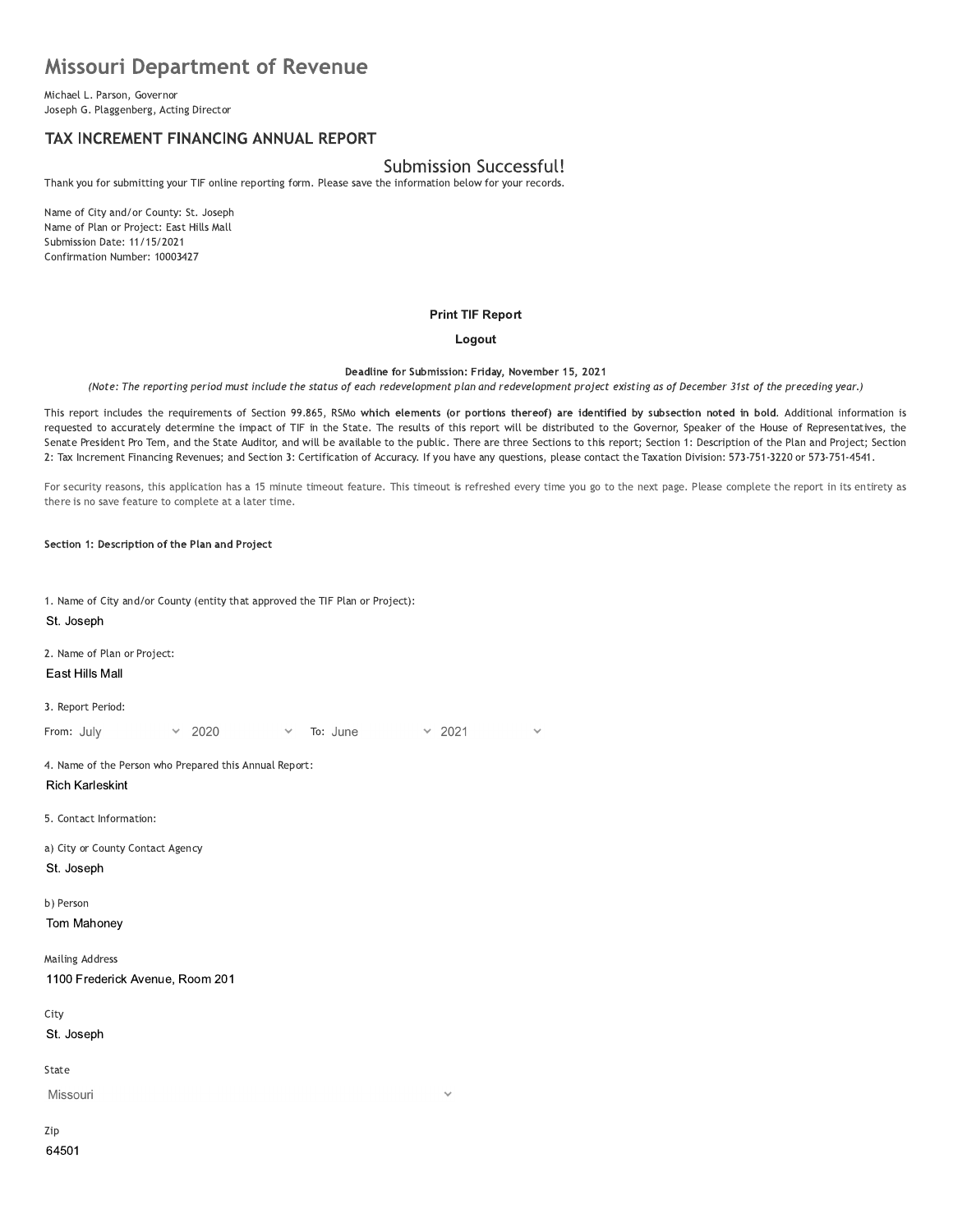| Phone<br>816-271-5526                                      |                                                                                                                                                     |  |
|------------------------------------------------------------|-----------------------------------------------------------------------------------------------------------------------------------------------------|--|
|                                                            |                                                                                                                                                     |  |
| Fax                                                        |                                                                                                                                                     |  |
| 816-271-4697                                               |                                                                                                                                                     |  |
| E-mail Address                                             |                                                                                                                                                     |  |
| tmahoney@stjoemo.org                                       |                                                                                                                                                     |  |
| c) Private Sector Developer                                |                                                                                                                                                     |  |
| Craig Realty Group                                         |                                                                                                                                                     |  |
| d) Person                                                  |                                                                                                                                                     |  |
| Steven Craig                                               |                                                                                                                                                     |  |
| Phone                                                      |                                                                                                                                                     |  |
| 949-224-4100                                               |                                                                                                                                                     |  |
| Fax                                                        |                                                                                                                                                     |  |
| 949-224-4101                                               |                                                                                                                                                     |  |
| E-mail Address                                             |                                                                                                                                                     |  |
| info@craigrealtygroup.com                                  |                                                                                                                                                     |  |
| 6. Original Date Plan/Project Approved:                    |                                                                                                                                                     |  |
| January                                                    | 2008<br>$\checkmark$                                                                                                                                |  |
| 7. Ordinance Number (if available):                        |                                                                                                                                                     |  |
| 7242                                                       |                                                                                                                                                     |  |
| 8. Most Recent Plan Amendment Date (if any): [99.865.1(9)] |                                                                                                                                                     |  |
| November                                                   | $\times$ 2013                                                                                                                                       |  |
| 9. Ordinance Number (if available):                        |                                                                                                                                                     |  |
| 8714                                                       |                                                                                                                                                     |  |
| 10. State House District:                                  |                                                                                                                                                     |  |
| 28                                                         |                                                                                                                                                     |  |
| 11. State Senate District:                                 |                                                                                                                                                     |  |
| 34                                                         |                                                                                                                                                     |  |
| 12. School District:                                       |                                                                                                                                                     |  |
| 294                                                        |                                                                                                                                                     |  |
|                                                            | 13. General Location of Area or Project Area (if available, please e-mail a copy of Redevelopment Area Boundary Map from Plan to TIFreporting@dor.m |  |
|                                                            | The project area is located at the southeast corner of the intersection of Belt Highway and Frederick Boulevard.                                    |  |
|                                                            |                                                                                                                                                     |  |
|                                                            |                                                                                                                                                     |  |
| 14. Brief Description of Plan/Project: [99.865.1(10)]      |                                                                                                                                                     |  |
|                                                            | (1) Improvements to Belt Hwy & Frederick Blvd intersection including traffic & crosswalk signals, street signs,                                     |  |

13. General Location of Area or Project Area (if available, please e-mail a copy of Redevelopment Area Boundary Map from Plan to TIFreporting@dor.mo.gov:[99.865.1(10)]

(1) Improvements to Belt Hwy & Frederick Blvd intersection including traffic & crosswalk signals, street signs, 14. Brief Description of Plan/Project: [99.865.1(10)]<br>
(1) Improvements to Bell Hwy & Frederick Blvd intersection including traffic & crosswalk signals, street site<br>
landscaping, streetscape, etc. (2) Upgrade Bell entry an  ${\rm significant~portions~or~exterior,~(4)}$  demo $\,\kappa\,$  renovate significant portions of the interior including construction of a 14. Brief Description of Plan/Project: [99.865.1(10)]<br>(1) Improvements to Belt Hwy & Frederick Blvd intersection including traffic & crosswalk signals, street signs,<br>landscaping, streetscape, etc. (2) Upgrade Belt entry an

15. Plan/Project Status (checkmark one which best describes status):

 $C$ Starting-Up

Seeking Developer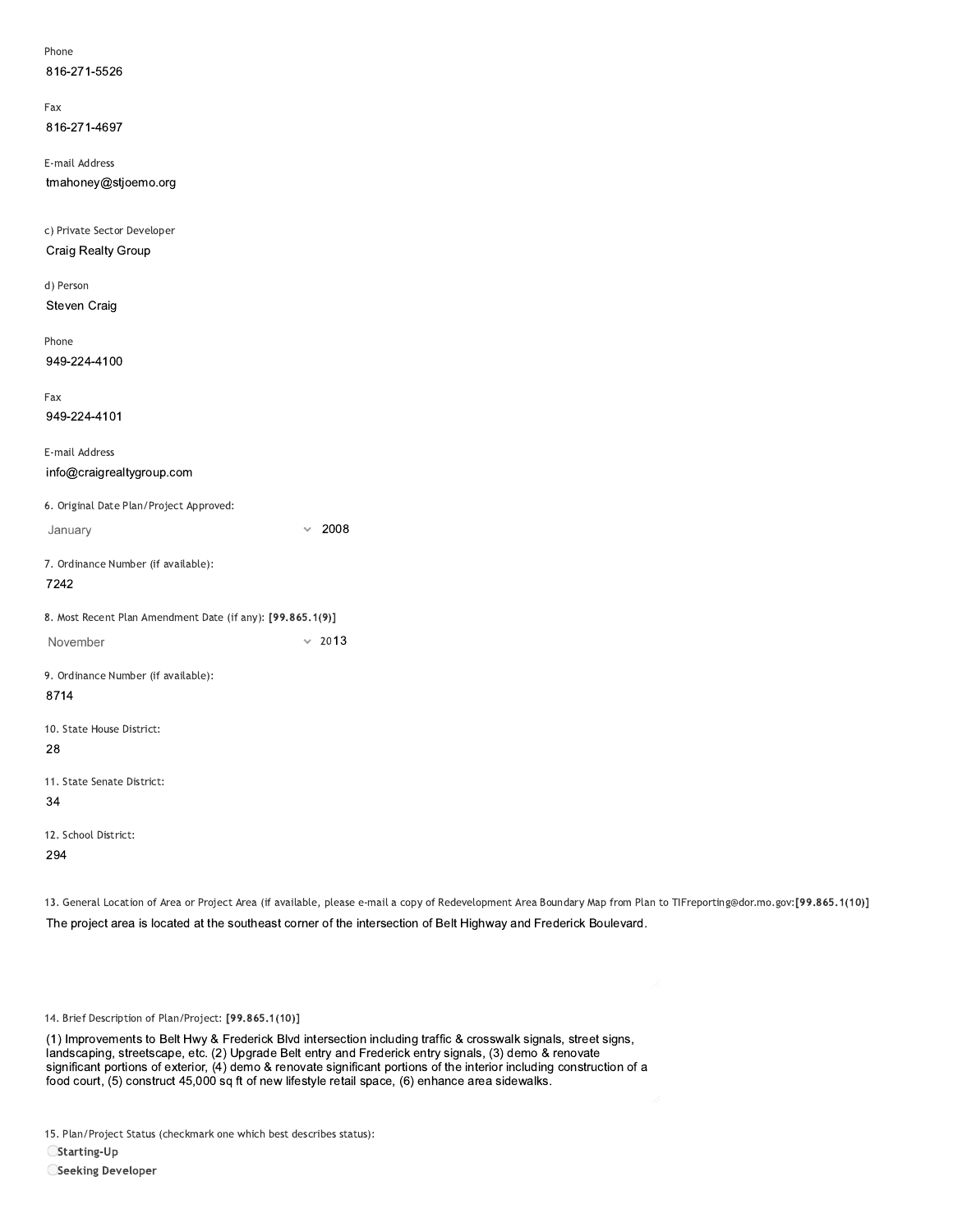**OUnder Construction OFully-Operational CInactive ODistrict Dissolved** If clarification is needed on Plan/Project Status:

Optional...

16. Area Type (checkmark all applicable):

Blight

Conservation

Economic Development

17. How was the "but-for" determination made? (checkmark all applicable):

Project had unusual/extraordinary costs that made the project financially unfeasible in the market place.

Project required significant public infrastructure investment to remedy existing inadequate conditions.

Project required significant public infrastructure investment to construct adequate capacity to support the project.

Project required parcel assembly and/or relocation costs.

If clarification is needed on "but-for" determination:

Optional...

18. Major Development Obstacles to be Overcome:

Extraordinary land development costs. Defective or inadequate street layout. Unsanitary or unsafe conditions. Economic under-utilization. Improper subdivision or obsolete platting. Deterioration of Site Improvements.

19. Briefly Describe the Project's Public Benefits: [99.865.1(10)]

This project will eliminate the blighting factors and other adverse conditions detrimental to public health and safety. It will enhance the tax base of the City and the other taxing districts and, encourage private investment in the surrounding area. Employment opportunities will increase and will revitalize the economic viability of this region of the City by reestablishing the area as a retail destination.

20. Briefly Describe Agreements with the Developer: [99.865.1(9)]

Cooperative agreement between the East Hills Community Improvement District, Belt Highway, L.P., East Hills Assignee, LLC and the City of St. Joseph, Missouri

21. Brief Description of Any Agreements with the Affected Taxing Districts: [99.865.1(9)]

The developer issued County IDA Bonds on the TIF in April of 2015.

22. Number of Relocated Residences During This Report Period:

 $\mathbf 0$ 

23. Number of Relocated Businesses During This Report Period:

 $\mathbf 0$ 

24. Number of Parcels Acquired Through Use of Eminent Domain Power in This Report Period: [99.865.1(12)]

 $\mathbf 0$ 

25. Identify any Businesses that have Relocated to the Redevelopment Area During This Report Period:

| Name             | Address        | <b>Phone Number</b> | <b>Primary Business Line</b> | City/County |
|------------------|----------------|---------------------|------------------------------|-------------|
| Freudenthal FD   | 3702 Frederick | 816-279-5667        | Hospice/Homecare             | Within City |
| Mystic Treasures | 3702 Frederick | 816-279-5667        | <b>Hand Crafts</b>           | <b>New</b>  |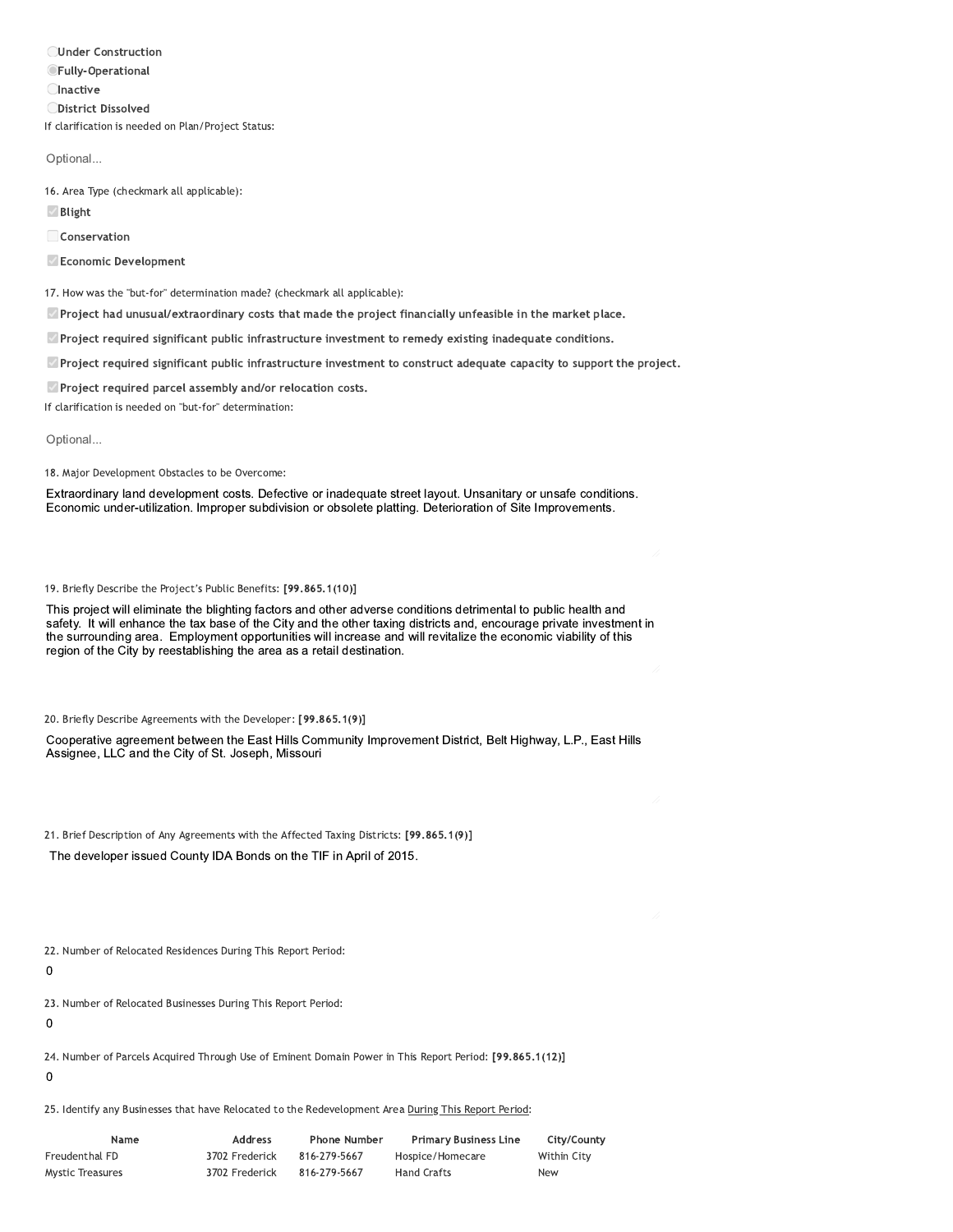| Kristen's Coin & Jewelry   | 3702 Frederick | 816-232-8838 | Jewelry                 | Within City |
|----------------------------|----------------|--------------|-------------------------|-------------|
| Handbags & More            | 3702 Frederick | 816-279-5667 | Accessories             | <b>New</b>  |
| Artful Home                | 3702 Frederick | 877-223-4600 | Art & Apparel           | <b>New</b>  |
| Tailored Creations by Toni | 3702 Frederick | 816-425-1950 | <b>Customized Gifts</b> | <b>New</b>  |
| Lander's Flowers           | 3702 Frederick | 816-324-3026 | Floral                  | <b>New</b>  |
| Mimi's Boutique            | 3702 Frederick | 816-425-1950 | Children's Apparel      | <b>New</b>  |

26. Estimate of New Jobs:

Projected: 600

Actual to date: 441

27. Estimate of Retained Jobs: Projected: 756

Actual to date: 279

#### Section 2: Tax Increment Financing Revenues

TIF Revenue Deposits to the Special Allocation Fund as of the Report Date:

a) Payments in Lieu of Taxes (PILOTs): [99.865.1(6)]

Total received since inception: \$6,697,547.92

Amount on hand (as of report date):

 $\sqrt{5}$  O

b) Economic Activity Taxes (EATs): [99.865.1(8)]

Total received since inception: \$4,296,551.19

Amount on hand (as of report date):  $$3,500.10$ 

Total Revenue on hand in the Special Allocation Fund as of Report Date: [99.865.1(1)] \$19,326.11

29. Expenditures for Total Project Costs Funded by TIF: [99.865.1(2)]

a) Public Infrastructure (streets, utilities, etc)

Total Since Inception:

\$10,199,176

Report Period Only:

 $\sqrt{5}$  O

b) Site Development (grading, dirt moving, etc.)

Total Since Inception:

\$7,602,625

Report Period Only:  $\zeta$  0

c) Rehab of Existing Buildings [99.865.1(11)]

Total Since Inception: \$8,949,084

Report Period Only: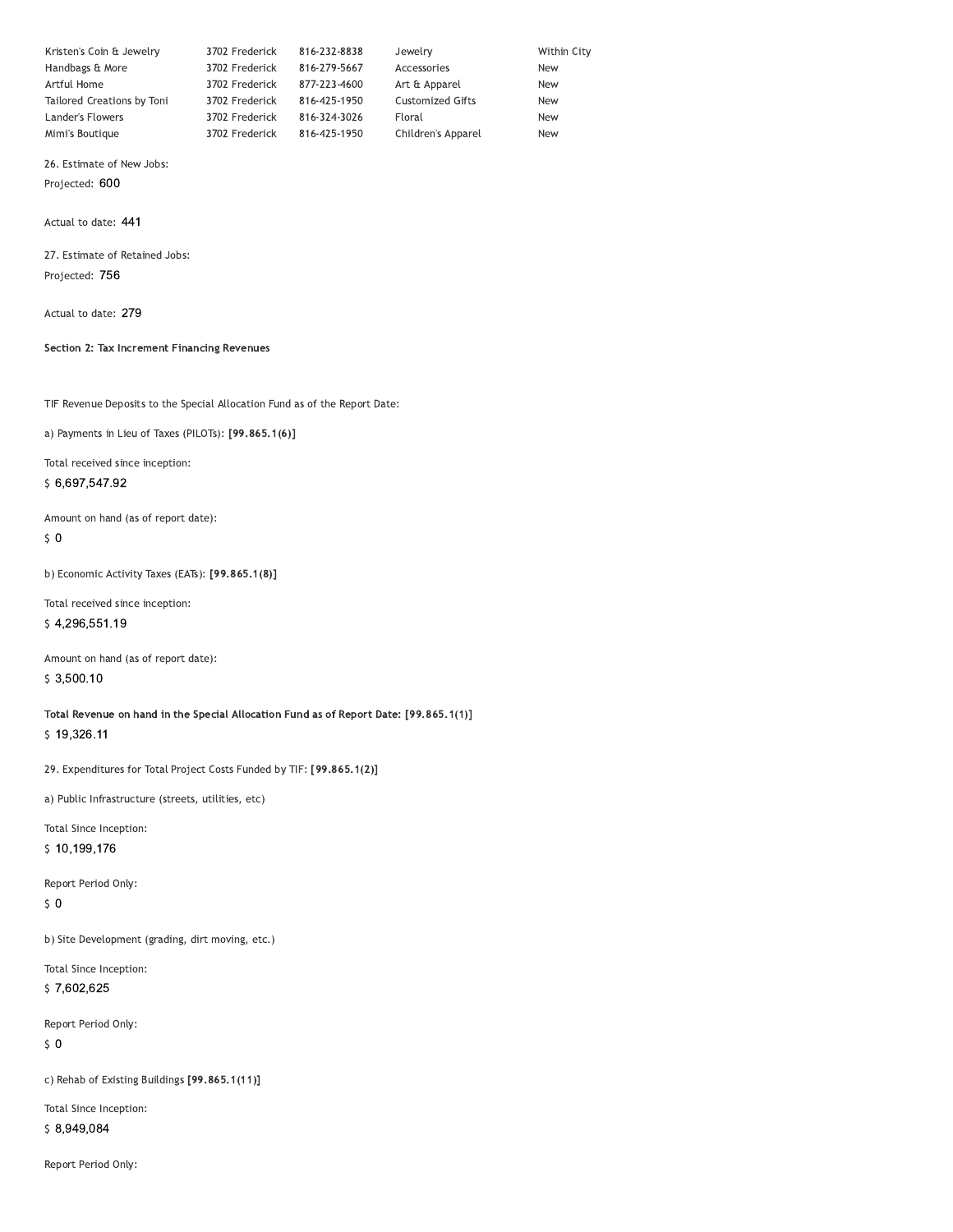#### $\sqrt{5}$  O

d) Acquisition of Land or Buildings [99.865.1(11)]

Total Since Inception:

 $$1,000,001$ 

Report Period Only:

 $50$ 

e) Other (specify): Project Implementation

Total Since Inception:  $$135,272$ 

Report Period Only:  $50$ 

f) Other (specify): Soft Costs

Total Since Inception:

\$3,106,472.58

Report Period Only:

 $\sqrt{5}$  0

Amount Paid on Debt Service: [99.865.1(3)]

g) Payments of Principal and Interest on Outstanding Bonded Debt:

Since Inception:

 $50$ 

This Reporting Period:

 $\sqrt{5}$  O

h) Reimbursement to Developer for Eligible Costs:

Since Inception: \$10,463,162.01

This Reporting Period: \$594,718.15

i) Reimbursement to Municipality (or other Public Entity) for Eligible Costs:

Since Inception: \$410,192.45

This Reporting Period: \$23,675.74

30. Anticipated TIF Reimbursable Costs (Only include hard costs; do not include interest or bond issuance costs.):

a) Public Infrastructure and Site Development Costs (utility extensions, road improvements, stormwater, demolition, grading, etc.): \$18,279,936

b) Property Acquisition and Relocation Costs:

 $$1,000,000$ 

c) Project Implementation Costs (including professional fees):

 $$50,000$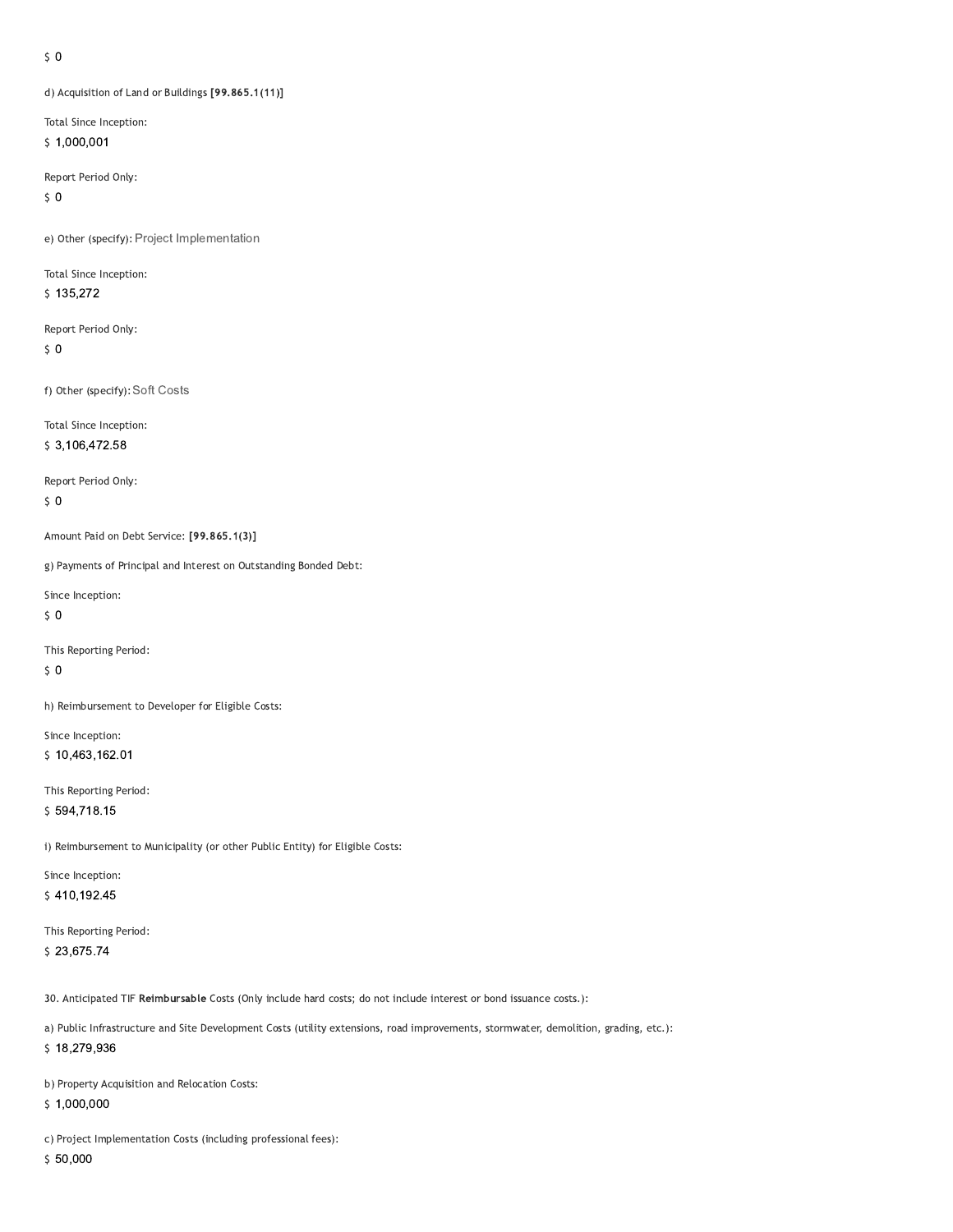d) Other (specify, as applicable): Building Costs

\$8,279,791

e) Other (specify): Soft Costs

 $$2,837,315$ 

```
f) Other (specify): Optional...
```
 $\sqrt{5}$  O

Total Anticipated TIF Reimbursable Project Costs: \$30,897,042

31. Anticipated Total Project Costs:

\$131,056,412

(Please e-mail a copy of the budgets from the Redevelopment Plan for Anticipated Total Project Costs and Anticipated Reimbursable TIF Costs if any revisions occurring since previous filing to TIFreporting@dor.mo.gov.)

32. TIF Financing Method (checkmark all applicable):

Pay-as-you-go

General Obligation Bonds

TIF Notes

Loan

TIF Bond

- Industrial Revenue Bond
- Other Bond
- Other

Maturity of TIF Obligations (term of the TIF payout)

33. Original Estimate (# of years to retirement):

23

34. Current Anticipated Estimate (# of years to retirement):

 $10$ 

#### **Estimated Increase in Tax Generation**

35. Original Assessed Value of the Redevelopment Project: [99.865.1(4)]

\$7,422,360

36. Assessed Valuation Added to the Redevelopment Project (as of the end of the reporting period): [99.865.1(5)]

 $$9,480,180$ 

37. Anticipated Assessed Value at Time of District Termination:

### \$27,335,405

38. Total Amount of Base Year EATs: [99.865.1(7)]

 $$1,426,998$ 

39. Total Amount of Base Year PILOTs:

 $\%$ 

 $\%$ 

 $$525,651$ 

40. Total Annual EATs Anticipated at Time of District Termination:

 $$2,835,606$ 

41. Total Annual PILOTs Anticipated at Time of District Termination:

 $$1,187,258$ 

42. Percentage of EATs Captured (per TIF Plan, usually up to 50%):

13.0

43. Total Years Anticipated to Capture EATs (per TIF Plan, up to 23 years):

23

44. Percentage of PILOTs Captured (per TIF Plan, usually up to 100%):

33.6